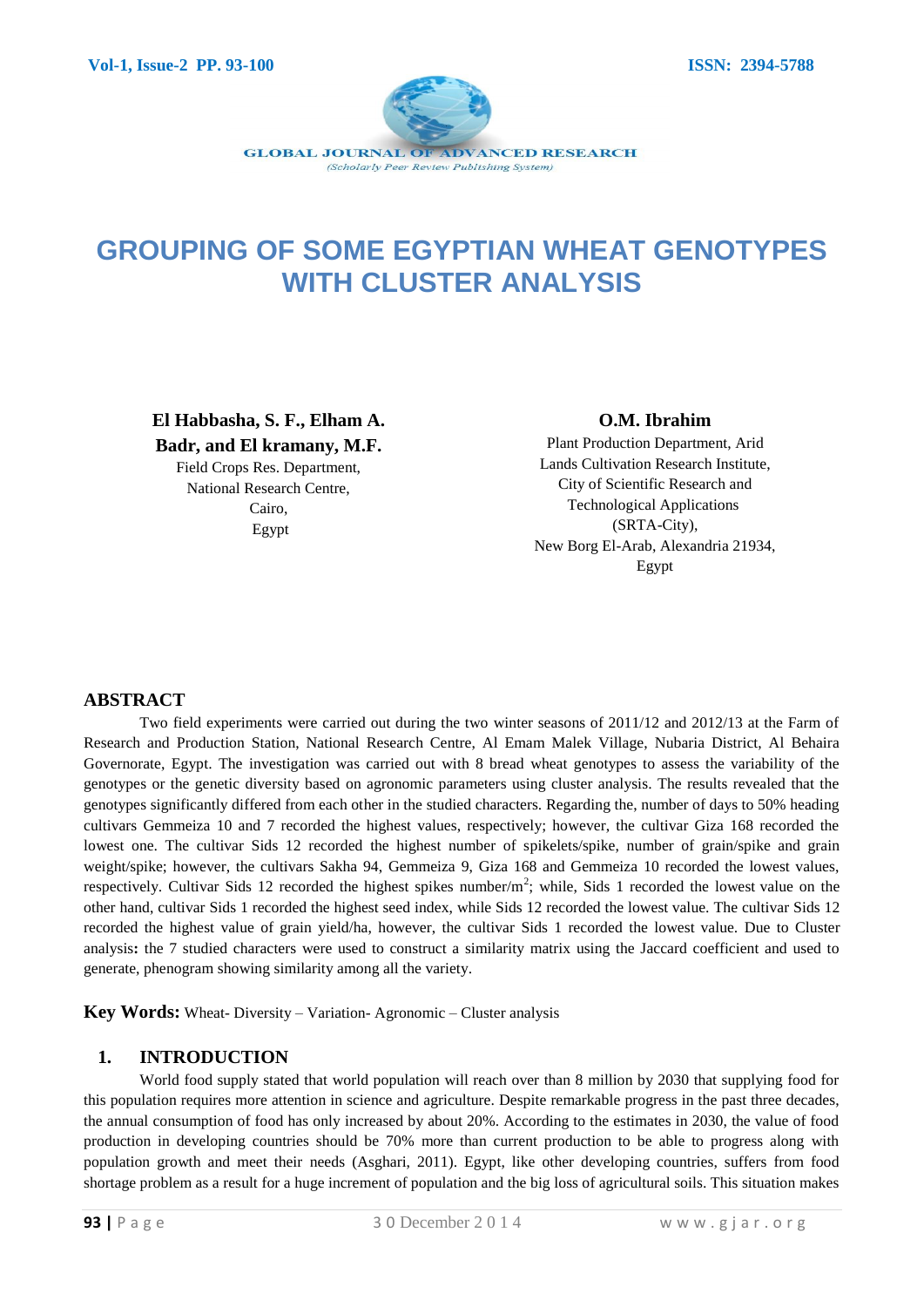

**GLOBAL JOURNAL OF ADVANCED RESEARCH** (Scholarly Peer Review Publishing System)

the problem of food production and human nutrition more acute. To meet our present and future food production goals, high yielding and disease resistant varieties, application of balance fertilizers, improved agricultural practices and application of suitable plant protection measures must be adopted. However, maintenance of soil fertility/productivity is becoming more difficult because of intensive production of food crops, excessive tillage, and depletion of soil organic matter and increase soil salinity.

The genetic diversity between plant species is huge as observed by the large differences in many traits. However also within species substantial genetic variation is present in nature or has been generated by breeders and researchers. For a successful breeding program, the presence of genetic diversity and variability plays a vital role. Genetic diversity of plants determines their potential for improved efficiency and hence their use for breeding, which eventually may result in enhanced food production. The presence of genetic diversity and genetic relationships among genotypes is a prerequisite and paramount important for successful wheat breeding program. Developing hybrid wheat varieties with desirable traits require a thorough knowledge about the existing genetic variability (Maniee et al., 2009; Kahrizi et al., 2010). Germplasm improvement and genetic diversity is a key to reliable and sustainable production of the food crops. For effective evaluation and utilization of germplasm, measure of extent of available genetic diversity is of most importance (Zubair et al., 2007). The use of multivariate statistical algorithms is an important strategy for classification of germplasm and analysis of genetic relationships among breeding material (Mohammadi and Prasanna, 2003). For a successful breeding program, the presence of genetic diversity and variability play a vital role. Genetic diversity is essential to meet the diversified goals of plant breeding such as breeding for increasing yield, wider adaptation, desirable quality and pest and disease resistance. Genetic divergence analysis estimates the extent of diversity existed among selected genotypes (Mondal, 2003). Estimation of genetic distance is one of appropriate tools for parental selection in wheat hybridization programs. Appropriate selection of the parents is essential to be used in crossing nurseries to enhance the genetic recombination for potential yield increase (Islam, 2004). Some appropriate methods, like cluster analysis for genetic diversity identification, parental selection, tracing the pathway to evolution of crops, centre of origin and diversity, and study interaction between the environment are currently available (Mohammadi and Prasanna, 2003; Eivazi et al., 2007).

The use of cluster analysis algorithms is an important strategy for classifying germplasm, ordering variability for a large number of accessions, or analyzing genetic relationships among materials. The cluster analysis is an appropriate method for determining family relationships (Mellingers, 1972). This statistical analysis has several advantages (Peters et al.,1989), it allows mixing of both qualitative and quantitative data and therefore all the available information on the sample can be utilized cluster analysis had been used in widely different fields (Murphy, 1986), it can serve as a tool of selection and data reduction via similarity coefficient, similar genotypes may consider one genotype in the second test of performance provided that they have genetic diversity among them to avoid inbreeding effect. Also, it provides useful information about genetic diversity in crops. The cluster analysis was used to see whether the genotypes fell into groups or clusters analysis. Fang et al. (1996) clustered 120 genotypes of durum wheat into five groups based on maturity date, plant height, spike length, number of grain per spike, 100-grain weight and spike grain yield. Fufa et al., (2005) clustered hard red winter wheat genotypes on the basis of pedigree information, morphological characters, enduse quality traits and molecular markers to estimate genetic diversity. Seventy wheat genotypes were evaluated for variability parameter including cluster analysis for eight traits by Ali et al. (2008). Aharizad et al. (2012) applied cluster analysis using Wards algorithm and squared Euclidean distances and assigned 94 bread wheat inbred lines into three groups. The level of variation was higher for peduncle length, flag leaf area, number of spikes and grain yield. El kramany et al. (2009) reported that cluster analysis of the 40 triticale lines estimated where, 9 studied characters were used to construct a similarity matrix using the Jaccard coefficient, and used to generate phenogram showing similarity among all the genotypes. Some genotypes were most similar to each other with similarity coefficient of 1.00; this may suggest that these genotypes could be originated from a single colony. The present investigation was carried out to assess the performance of 8 wheat genotypes under sandy soils conditions.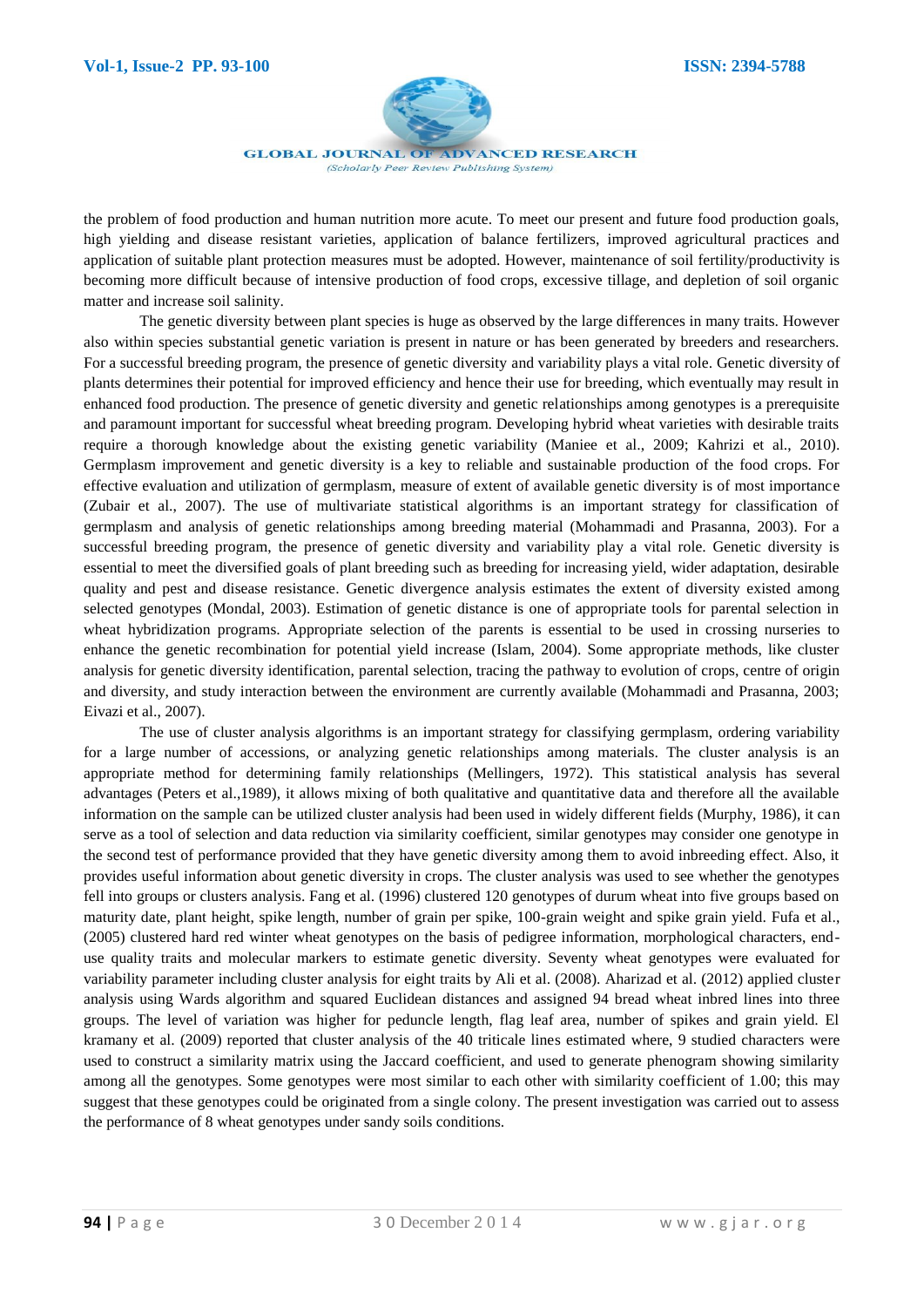

# 2. **MATERIALS AND METHODS**

#### **Plant materials**

Numerous of Egyptian wheat genotypes (Sids1, Sids 12, Sakha 93, Sakha 94, Giza 168, Gemmeiza 7, Gemmeiza 9 and Gemmeiza 10) introduced by Central Administration for Seed Production, Ministry of Agricultural and Land Reclamation were subjected to the investigation under reclaimed sandy soils

#### **Field experiments**

Two field experiments were conducted at the farm of the National Research Center at Nubria district Al Behira Governorate, Egypt in 2011/2012 and 2012/2013 successive winter seasons to assess the performance and the variability of wheat genotypes, based on agronomic parameters using cluster analysis. The experimental soil was analyzed according to the method described by (Chapman and Pratt, 1978). Soil texture was sandy and having the following characteristics: Sand 93.7%; pH 7.8; organic matter 0.65%; CaCO<sub>3</sub> 1.30%; EC 0.50 dS/m; total N 8.1 ppm, P 3.60 ppm and K 23.5 ppm, varieties were arranged in randomized complete block design with four replicates where the plot area was 10.5  $m^2$ , wheat grains were sown in mid November in both seasons. The experiment was fertilized with ammonium nitrate (33.5 %) at the rate of 135 kg N/ha, the dose of N was applied in 10% was added before sowing as activation dose, 50% in the tillering stage and 40 % before heading stage. Calcium superphosphate was added during the preparation of grain bed at the rate of 35 kg P<sub>2</sub>O<sub>5</sub>/ha. Sprinkler irrigation was applied was as plants needed. Normal cultural practices of growing wheat conducted in the usual manner followed by the farmers of this district.

#### **Evaluation parameters**

Number of days to 50% heading was determined by count of spikes/plants and compared to the total plants of the two central rows in each plot. At harvest stage, ten plants from the two central rows were harvested and the following characters: Number of spikelets/spike, number of grain/spike, grain weight/spike (g), number of spikes/m<sup>2</sup>, seed index and grain yield (kg/ha).

#### **Statistical analysis**

Data collected for yield and yield attributes were subjected to the statistical analysis according to (Snedecor, 1982) and all means were compared at 5% level of probability. The cluster analysis was performed using the Program SAS v.9.1.3 (SAS Institute Inc., 2002). That adopts Euclidian distance as a measure of dissimilarity and the Ward's method as the clustering algorithm (Ward, 1963): Before computing the distance between varieties, our data were standardized as recommended by (Fox et al.,1982)

## 3. **RESULTS AND DISCUSSIONS**:

|         | No. Days | Number     | Number of   | Grain             | Number of     | Seed    | Grain yield, |
|---------|----------|------------|-------------|-------------------|---------------|---------|--------------|
|         | to 50%   | of         | grain/spike | weight/           | spikes/ $m^2$ | index   |              |
|         | heading  | spikelets/ |             |                   |               |         | Kg/ha        |
|         |          | spike      |             | spike,            |               |         |              |
| variety |          |            |             | g                 |               |         |              |
| Sids1   | 83.07 d  | 20.01 c    | 59.72 b     | 2.99 <sub>b</sub> | 327.66 e      | 51.70 a | 5317.80 f    |
| Sids12  | 83.46 d  | 23.66 a    | 67.75 a     | 3.15a             | 445.33 a      | 47.85 e | 6554.09 a    |

**Table 1.** Analysis of variance of agronomic characters of 8 wheat varieties (combined analysis).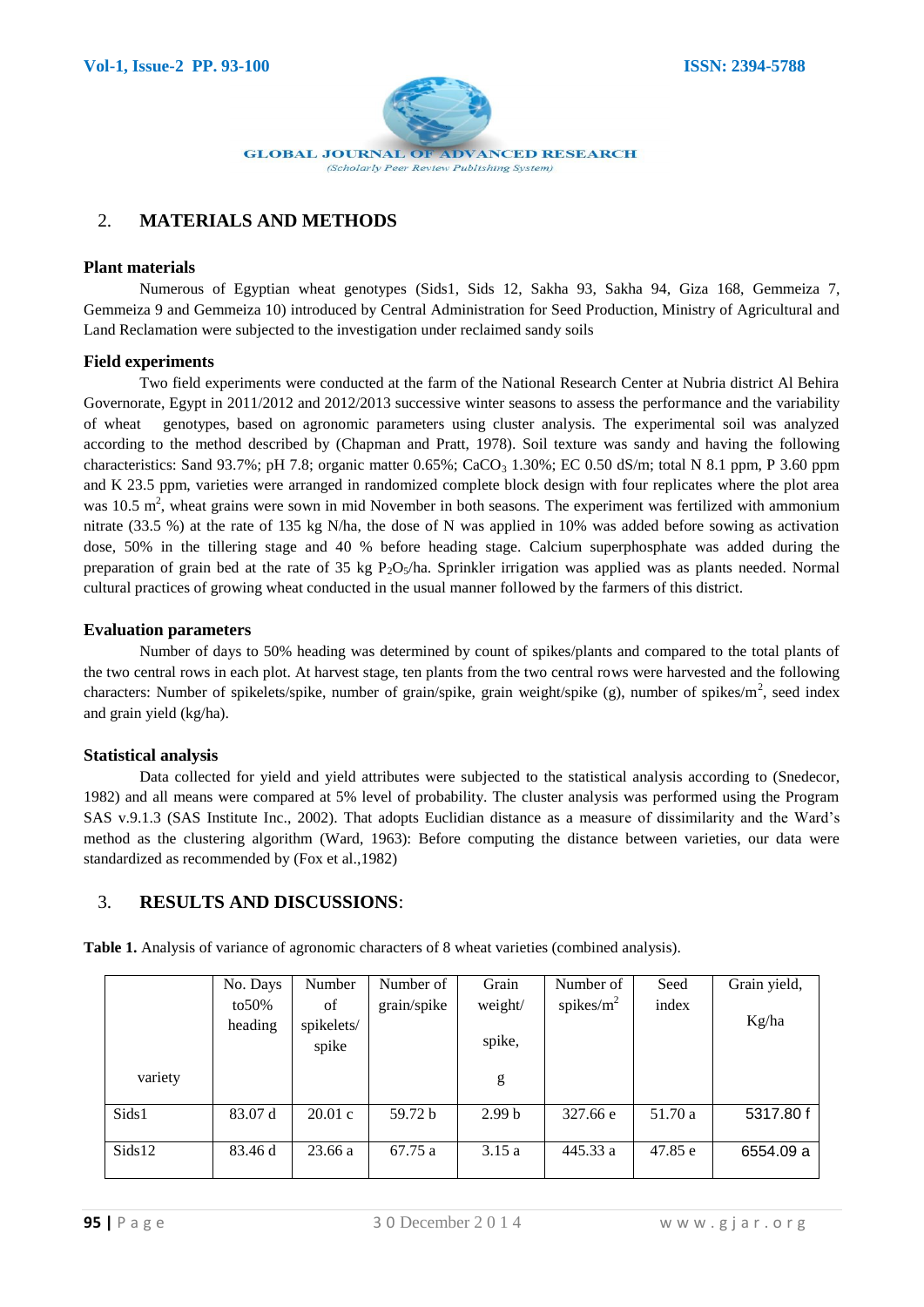

| Sakha93    | 85.16c             | 18.94 cd           | 55.01 d            | 2.88c  | $419.00$ ab         | 50.20c             | 6017.10 c |
|------------|--------------------|--------------------|--------------------|--------|---------------------|--------------------|-----------|
| Sakha94    | 84.26 cd           | 17.76d             | 55.62 cd           | 2.73d  | 428.33 a            | $50.53$ bc         | 6182.84 b |
| Giza168    | 83.00 d            | $20.30$ bc         | 54.94 d            | 2.65e  | 412.66 b            | 49.78 d            | 6084.74 c |
| Gemmeiza7  | 92.70a             | 19.31c             | 60.61 <sub>b</sub> | 2.93c  | 362.66c             | 49.81 d            | 5592.30 e |
| Gemmeiza9  | 89.59 <sub>b</sub> | 19.53c             | 53.38 e            | 2.72d  | 409.66 <sub>b</sub> | 50.64 <sub>b</sub> | 5945.10 d |
| Gemmeiza10 | 91.48 a            | 21.66 <sub>b</sub> | 56.68 c            | 2.65 e | 413.00 <sub>b</sub> | 48.16e             | 6114.15 b |

Data presented in Table (1) revealed that wheat varieties significantly differed for all studied characters. There were wide variations among all varieties for all studied characters.

#### **Number of days from sowing to 50% heading:**

Data showed in Table (1) revealed that significant differences among wheat genotypes were observed at 5% probability level, where the cultivar Giza168 was the earliest one it takes 83 days from sowing to 50% heading with no significant differences between this variety and Sids 1 and Sids 12, while the cultivars Gemmeiza7 and Gemmeiza10 were the tallest period from sowing to 50% heading where they take about 92.70 and 91.48 days from sowing to 50% heading, respectively and found wide variations between test varieties.

#### **Number of spikelets/spike:**

Data presented in Table (1) showed that the cultivar Sids12 produced the highest number of spikelets/spike (23.66), followed by cultivar Gemmeiza 10 (21.66) while, the cultivar Sakha94 produced the lowest one (17.76), which represents about 75% of the highest value of the trait; with no significant differences between this cultivar and Sakha 93 (18.94), respectively, this reflects a wide diversity among the genotypes in that trait.

#### **Number of grain/spike:**

Data presented in Table (1) illustrate that the cultivar Sids12 produced the highest number of grain/spike (67.75), followed by the cultivar Gemmeiza 7 (60.61) and Sids1 (59.72), while, the cultivars Gemmeiza9 and Giza 168 produced the lowest values where they record (53.38) and (54.94), respectively. Number of grain/spike recorded by cultivar Gemmeiza9 represents about 79% of the highest value of the trait, this reflects a wide diversity among the variety in that trait.

## **Grain weight/spike:**

A significant differences among the tested variety were detected in Table (1) where the cultivar Sids12 produced the highest grain weight/spike  $(3.15 \text{ g})$ , followed by cultivar Sids 1 (2.99), while, the cultivars Giza168 and Gemmeiza10 produced the lowest one, (2.65 and 2.65g) respectively, the lowest grain weight/spike represented about 84% of the highest grain weight/spike (3.15 g) this demonstrated the wide diversity among the tested variety.

## **Number of spikes/m<sup>2</sup> :**

Data presented in Table (1) showed that the cultivar Sids 12 produced the highest number of spikes/ $m^2$  (445.33), followed by Sakha 94 (428.33) and Sakha 93 (419.00) with no significant differences between them, while, the cultivar Sids1 the lowest one (327.66), which represents about 73% of the highest value of the trait (445.33), this reflects a wide diversity among the variety in that trait.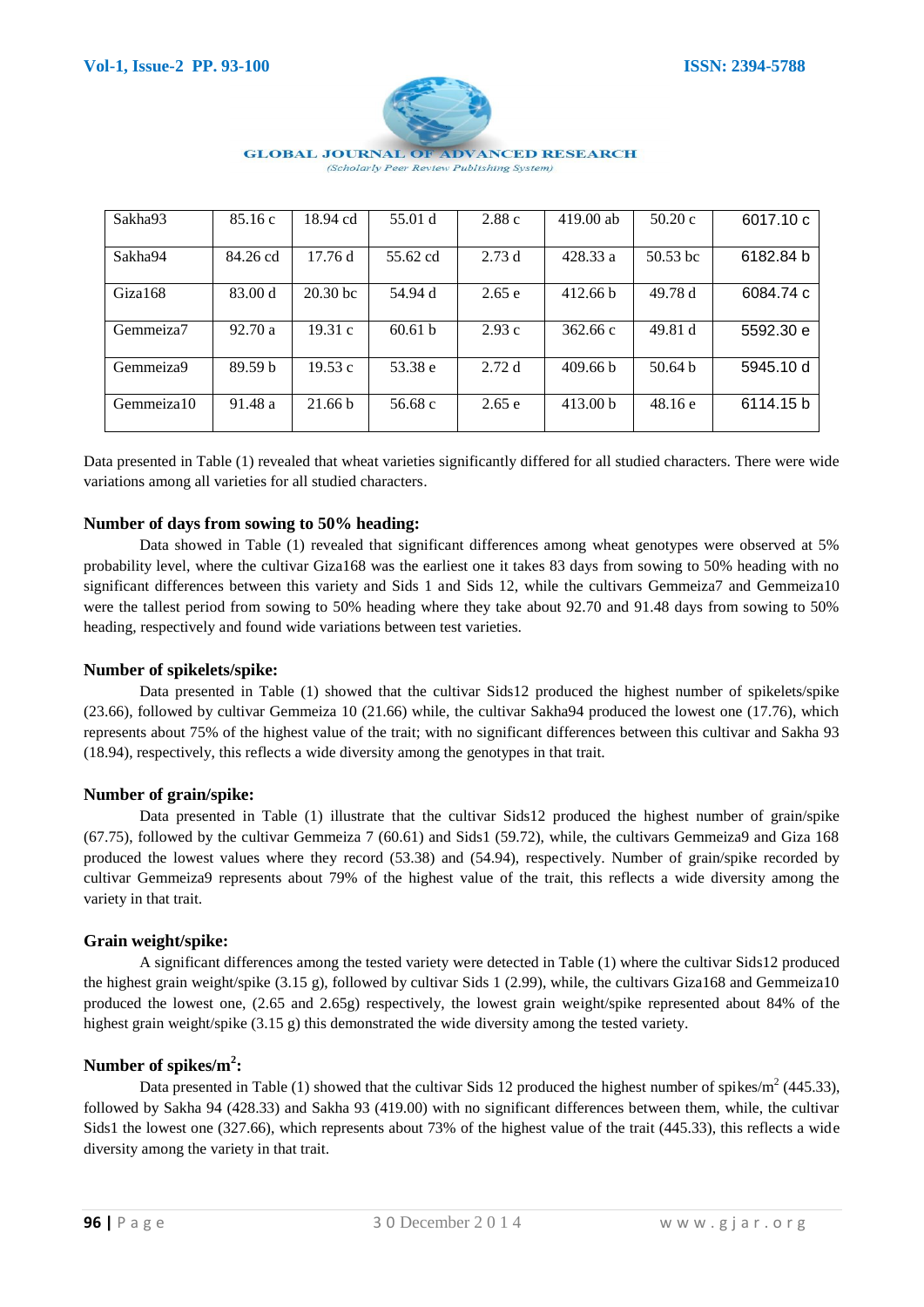

#### **Seed index:**

Table (1) showed significant differences among varieties where, the cultivar Sids1 recorded the highest seed index ( 51.70 g), followed by Gemmeiza 9 (50.64 g) and Sakha 94 (50.53 g), respectively. However, the cultivar Sids12 which produced the lowest seed index (47.85g), and it represents about 92% of the highest value.

#### **Grain yield/ha**

Data presented in Table (1) illustrate the tested varieties significantly differed from each other, where the cultivar Sids 12 records the highest grain yield/ha (6554.09 kg/ha), followed by Sakha 94 (6182.84 kg/ha) and Gemmeiza 10 (6114.15 kg/ha), respectively with no significant differences between them. While, the cultivars Sids1 and Gemmeiza 7 produced the lowest values of grain yield/ha (5317 and 5592.30 kg/ha, respectively), the lowest grain yield represented about 81% of the highest grain yield; this demonstrated the wide diversity among the tested variety. The increment in grain yield of Sids 12 may be resultant from the increment in number of spikelets/spike, number of grain/spike, grain weight/spike and number of spikes/ $m<sup>2</sup>$ 

#### **Cluster analysis:**

The average of all the studied characters of the two seasons was used to construct a distance Matrix using the Euclidian coefficient, Table (2) and used to generate the dendrogram show similarity among all variety **(**Ward 1963) figure 1. In this investigation to cluster studied genotypes we used cluster analysis based on standardized data and WARD method. In a breeding program, the more parents are genetically far from each other, their offspring will be more aggressive, the main objective of cluster analysis is to determine the extent of genetic affinity or distance of genotypes from each other so the researcher could get an ideal genotype by accident rather append energy and time to a host of hybridization, he first cluster studied genotypes based on cluster analysis and then selects limited blocks of hybrid by choosing a hybrid of the best from far cluster considering desirable traits. So by hybrid between genotypes which have been chosen from far cluster, the possibility of getting favorable results increases. On the basis of results obtained from the present study high degree of genetic divergence was observed. It is evident as more number of cluster (three) formed by the 8 wheat genotypes and high rang of values of inter and intra cluster distance. The more diversity of parents, the greater chance of obtaining high heterosis (Zaman et al., 2005). Amongst three clusters formed (Figure 1), cluster II was largest number of genotypes (4 genotypes, Sakha 93, Sakha 94, Giza 168 and Gemmeiza 9) and cluster I (Sids 1 and Sids 12) with a characteristics feature of lowest number of days to 50% to heading, high number of spikelets/spike, number of grains/spike, weight of grain/spike and number of spikes/ $m^2$  and cluster III (Gemmeiza 7 and Gemmeiza 10) were smallest with two genotypes only. The maximum inter cluster distance was observed between cluster I and cluster III, which exhibited high degree of genetic diversity and thus may be utilized under inter varietal hybridization program. All the 8 bread wheat genotypes were divided into three clusters by non-hierarchical Euclidian cluster analysis (Figure 1). Maximum number of genotypes (4) grouped in cluster 2 and minimum (2) genotypes in each of cluster 1 and 3 (Table 1). The relative association among the different genotypes is presented in the form of Wards Minimum Variance Dendrogram which was prepared using the rescaled distance. The resemblance coefficient between two genotypes is the value at which their branches join. The dendrogram elaborate the relative magnitude of resemblance among the genotypes as well as the clusters. Similar type of result was also found by Garg and Gautam (1997) in their experiment. The result showed that geographical and genetic diversity exhibited no correspondence between them as genotypes from one and different geographic reason are grouped together, which might be due to free exchange of genetic material from different regions. Sharma et al. (2002) and Sharma et al. (2008) have also revealed that the pattern of distribution of genotypes within various clusters was random and independent of geographical isolation. So there is no association between the geographical distribution and genetic diversity.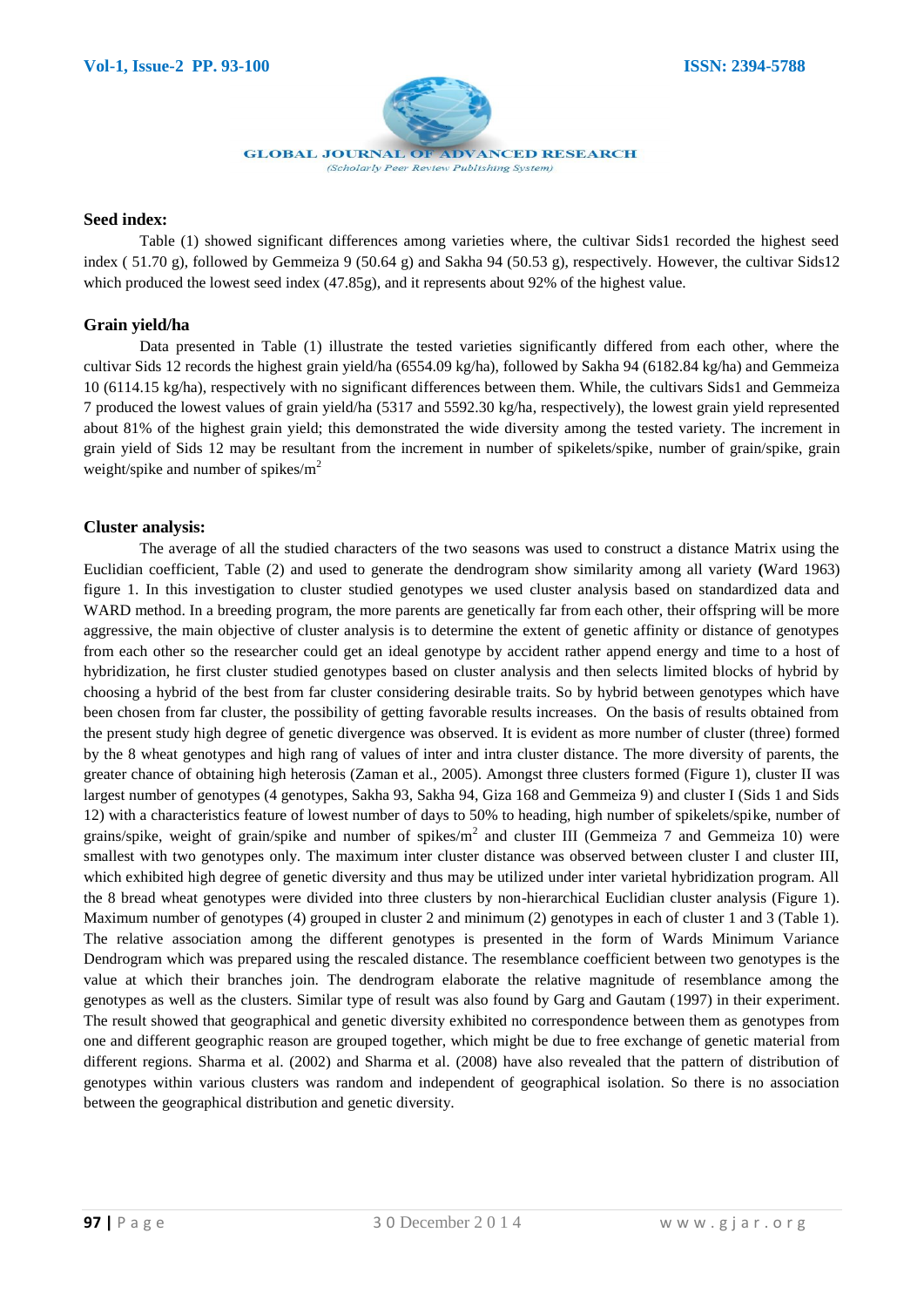



Figure 1. Dendrogram showing cluster analysis (Ward method) of 8 wheat varieties.

The average of all the studied characters of the two seasons in (Table 1) was used to construct a distance matrix using the Euclidian coefficient (Table 2) and the data from the distance matrix was used to generate the dendrogram showing dissimilarity among all the varieties (Ward, 1963), figure 1. The varieties Sakha 93 and Sakha 94 were the most similar to each other with distance coefficient of 1.19, this may suggest that these varieties could be originated from a single source. On contrast, the varieties Sids 12 and Sakha 94 were the most dissimilar varieties with dissimilarity coefficient of 5.88.

|           | Sids1 | Sids12 | Sakha93 | Sakha94 | Giza168 | Gemeiza7 | Gemeiza9 | Gemeiza10 |
|-----------|-------|--------|---------|---------|---------|----------|----------|-----------|
| Sids1     | 0.00  |        |         |         |         |          |          |           |
| Sids12    | 4.29  | 0.00   |         |         |         |          |          |           |
| Sakha93   | 4.37  | 5.25   | 0.00    |         |         |          |          |           |
| Sakha94   | 4.52  | 5.88   | 1.19    | 0.00    |         |          |          |           |
| Giza168   | 3.98  | 4.96   | 2.01    | 1.89    | 0.00    |          |          |           |
| Gemeiza7  | 3.23  | 4.18   | 3.36    | 3.68    | 3.51    | 0.00     |          |           |
| Gemeiza9  | 3.88  | 5.50   | 2.08    | 2.10    | 1.92    | 2.55     | 0.00     |           |
| Gemeiza10 | 5.10  | 4.73   | 3.22    | 3.52    | 2.60    | 3.00     | 2.47     | 0.00      |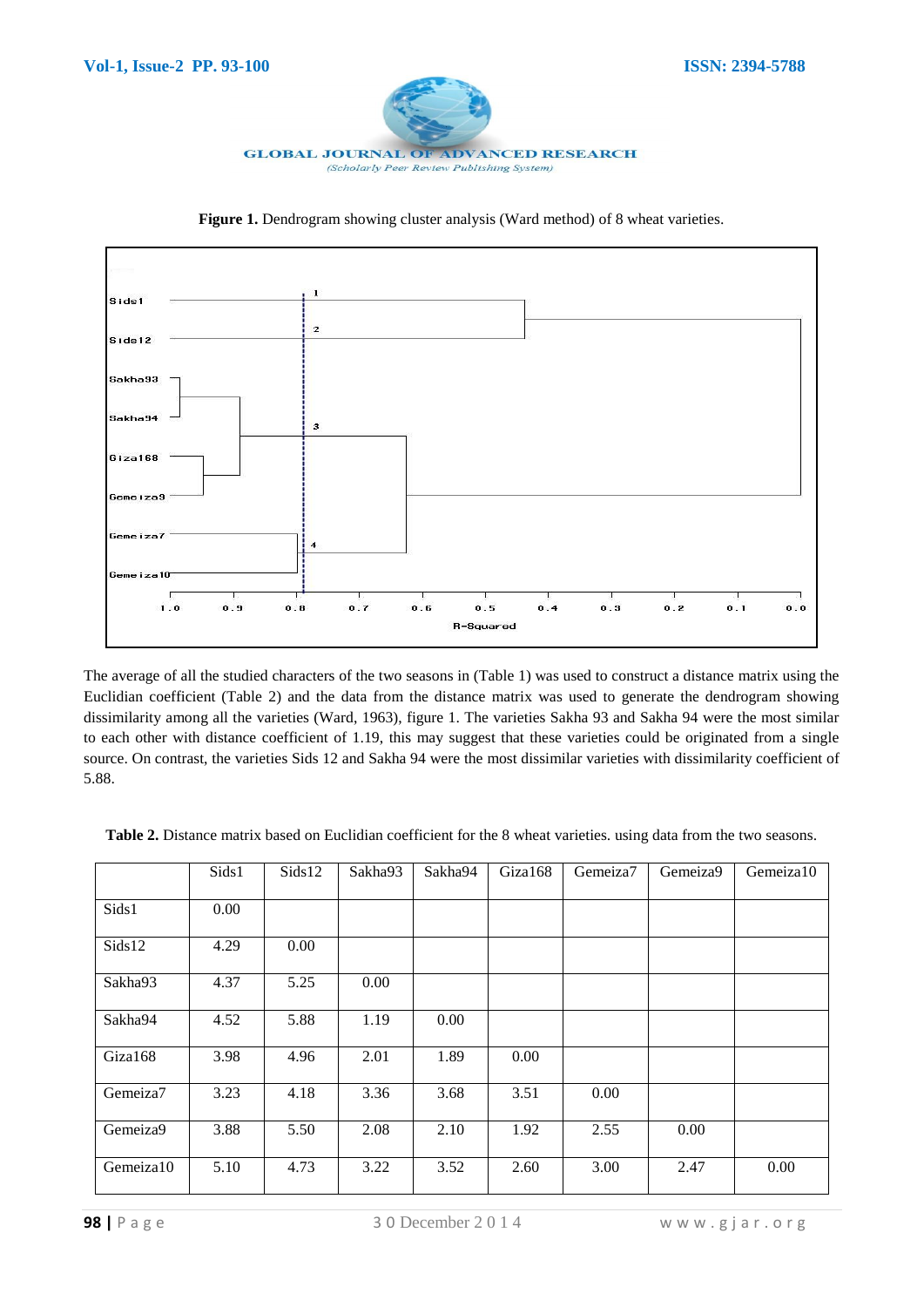

### 4. **Conclusion**

There is significant genetic variability among the tested wheat genotypes that indicates the presence of excellent opportunities to bring about improvement through wide hybridization by crossing genotypes with high genetic distance. The information obtained from this study can be used to plan crosses and maximized the use of genetic diversity and expression of heterosis

## **5. REFERENCES:**

- [1] AHARIZAD, S., M. SABZI, S.A. MOHAMMADI AND E. KHODADADI (2012) MULTIVARIATE ANALYSIS OF GENETIC DIVERSITY IN WHEAT (TITICUM AESTIVUM L.) RECOMBINANT INBRED LINES USING AGRONOMIC
- [2] TRAITS. ANNALS BIOL. RES., 3(5):2118-2126.
- [3] ALI, Y., M.B. ATTA, J. AKHTER, P. MONNEVEUX AND Z. LATEEF (2008) GENETIC VARIABILITY, ASSOCIATION AND DIVERSITY STUDIES IN WHEAT (TRITICUM AESTIVUM L.) GERMPLASM. PAK. J. BOT., 40: 2087-2097.
- [4] ASGHARI D (2011). POTATOES HISTORY. PROMOTION MANAGEMENT AND PUBLIC PARTICIPATION OF AGRICULTURAL ORGANIZATION, KHORASAN.
- [5] CHAPMAN, H. O. AND PRATT, P. E. (1978): METHODS OF ANALYSIS FOR SOIL, PLANTS AND WATERS. UNIV., CALIF. DIV. AGIC. SCI.
- [6] EIVAZI AR, NAGHAVI MR, HAJHEIDARI M, PIRSEYEDI SM, GHAFFARI MR, MOHAMMADI SA, MAJIDI I, SALEKDEH GH, MARDI M (2007) ASSESSING WHEAT (TRITICUM AESTIVUM L.) GENETIC DIVERSITY USING QUALITY TRAITS, AMPLIFIED FRAGMENT LENGTH POLYMORPHISMS, SIMPLE SEQUENCE REPEATS AND PROTEOME ANALYSIS. ANN APPL BIOL 152:81-91.
- [7] EL KRAMANY, M.F; IBRAHIM, O.M; EL HABBASHA, S.F. AND ASHOUR, N.I. (2009). SCREENING OF 40 TRITICALE (X TRITICOSECALE WITTMACK) GENOTYPES UNDER SANDY SOIL CONDITIONS. JOURNAL OF APPLIED SCIENCES RESEARCH, 5(1): 33-39.
- [8] FANG XW, XIONG EH, ZHU W (1996) CLUSTER ANALYSIS OF ELITE WHEAT GERMPLASM. JIANGSU AGRIC SCI 4: 14-16.
- [9] FOX P.N., AND ROSIELLE A.A. (1982) REDUCING THE INFLUENCE OF ENVIRONMENTAL MAIN-EFFECTS ON PATTERN ANALYSIS OF PLANT BREEDING ENVIRONMENTS. EUPHYTICA, 31: 645–656.
- [10] FUFA, H., P.S. BAENIZGER, B.S. BEECHER, I. DWEIKAT, R.A. GRAYBOSCH AND K.M. ESKRIDGE (2005) COMPARISON OF PHENOTYPIC AND MOLECULAR-BASED CLASSIFICATIONS OF HARD RED WINTER WHEAT CULTIVARS. EUPHYTICA, 145: 133-146.
- [11] GARG DK, GAUTAM PL (1997). GENETIC DIVERGENCE STUDIES IN WHEAT GERMPLASM USING NON HIERARCHICAL EUCLIDEAN CLUSTER ANALYSIS. INDIAN J. PLANT GENET. RESOUR. 10(1):11-15.
- [12] ISLAM MR (2004) GENETIC DIVERSITY IN IRRIGATED RICE. PAK J BIOL SCI 2: 226-229
- [13] KAHRIZI D, CHEGHAMIRZA K, KAKAEI M, MOHAMMADI R, EBADI A (2010). HERITABILITY AND GENETIC GAIN OF SOME MORPHO-PHYSIOLOGICAL VARIABLES OF DURUM WHEAT (TRITICUM TURGIDUM VAR. DURUM.). AFR. J. BIOTECHNOL. 9(30):4687-4691.
- [14] MANIEE M, KAHRIZI D, MOHAMMADI R (2009). GENETIC VARIABILITY OF SOME MORPHO-PHYSIOLOGICAL TRAITS IN DURUM WHEAT (TRITICUM TURGIDUM VAR. DURUM). J. APPL. SCI. 9(7):1383-1387
- [15] MELLINGERS JS (1972) MEASURES OF GENETIC SIMILARITY AND GENETIC DISTANCE. STUDIES IN GENETICS. VII UNIV TEX PUBL. 27 13: 145-153.
- [16] MOHAMMADI, S.A AND B.M. PRASANNA (2003) ANALYSIS OF GENETIC DIVERSITY IN CROP PLANTS- SALIENT STATISTICAL TOOLS AND CONSIDERATIONS. CROP SCI., 43: 1234-1248.
- [17] MONDAL, M.A. (2003) IMPROVEMENT OF POTATO (SOLANUM TUBEROSUM L.) THROUGH HYBRIDIZATION AND IN VITRO CULTURE TECHNIQUE. PHD THESIS. RAJSHAHI UNIVERSITY, RAJSHAHI, BANGLADESH.